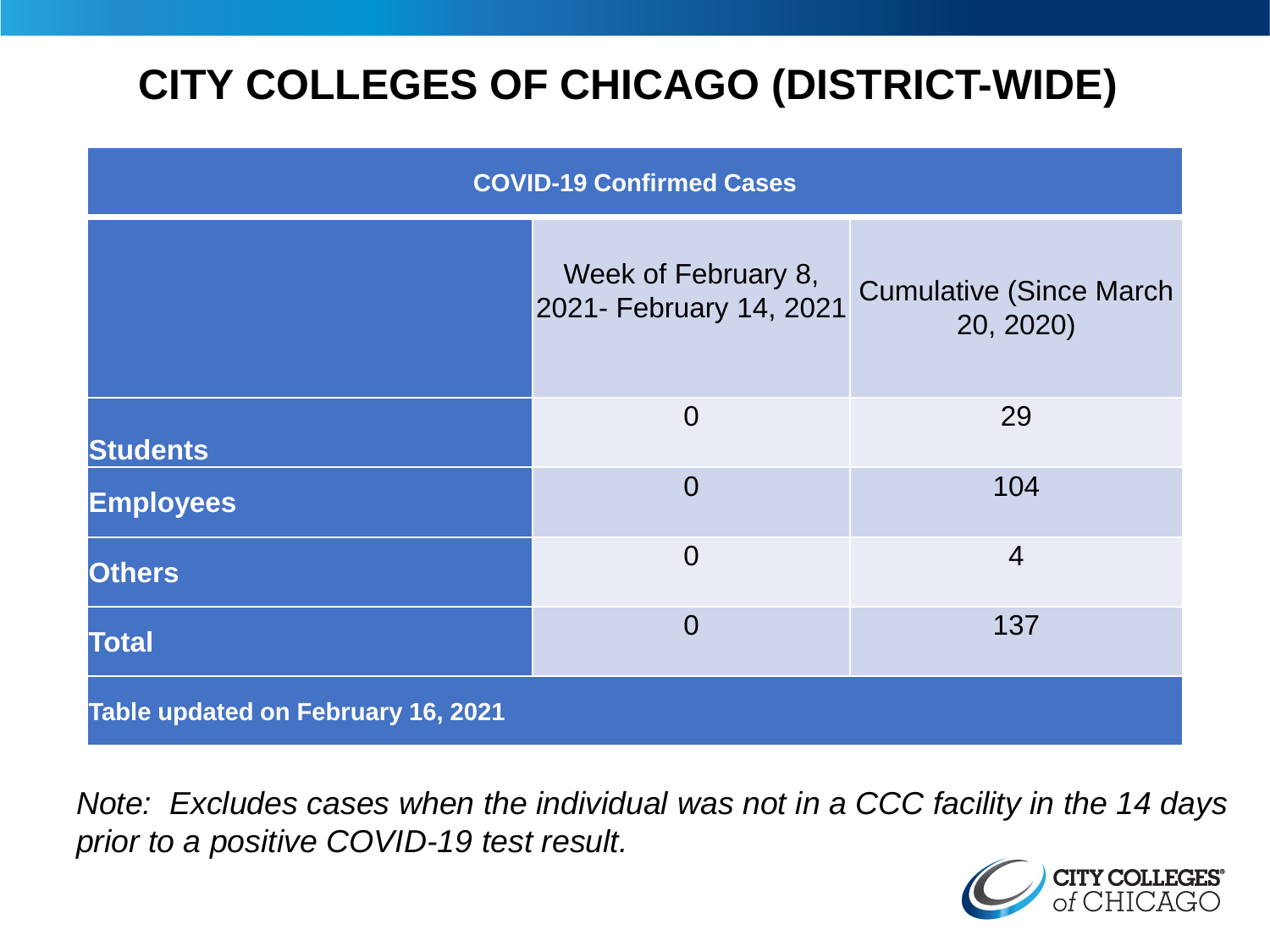### **DALEY COLLEGE**

| <b>COVID-19 Confirmed Cases</b>    |                                                |                                              |
|------------------------------------|------------------------------------------------|----------------------------------------------|
|                                    | Week of February 8,<br>2021- February 14, 2021 | <b>Cumulative (Since March)</b><br>20, 2020) |
| <b>Students</b>                    | $\overline{0}$                                 | $\overline{0}$                               |
| <b>Employees</b>                   | $\overline{0}$                                 | 15                                           |
| <b>Others</b>                      | $\overline{0}$                                 | $\overline{0}$                               |
| <b>Total</b>                       | $\overline{0}$                                 | 15                                           |
| Table updated on February 16, 2021 |                                                |                                              |

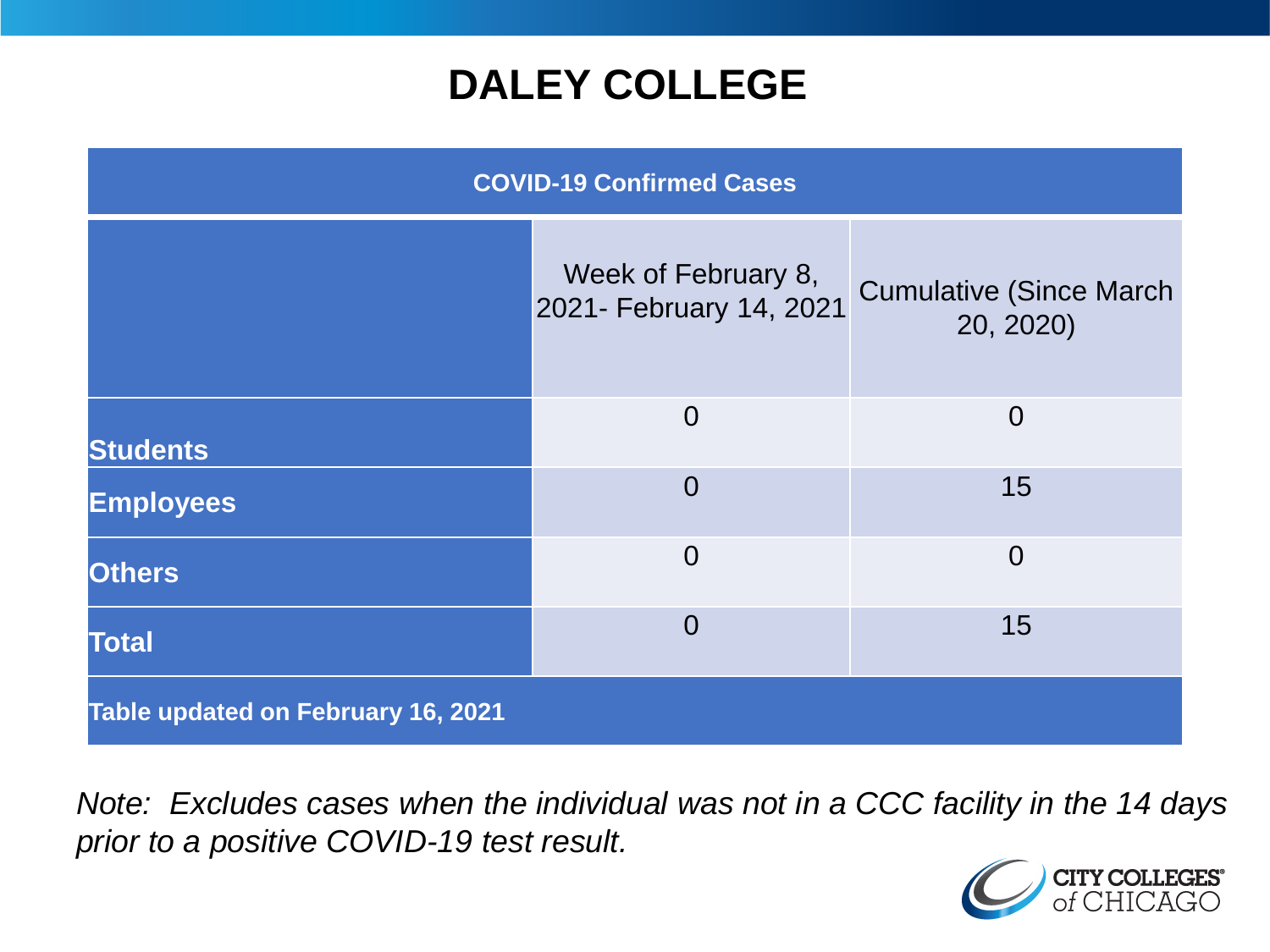### **HAROLD WASHINGTON COLLEGE**

| <b>COVID-19 Confirmed Cases</b>    |                                                |                                              |
|------------------------------------|------------------------------------------------|----------------------------------------------|
|                                    | Week of February 8,<br>2021- February 14, 2021 | <b>Cumulative (Since March)</b><br>20, 2020) |
| <b>Students</b>                    | $\overline{0}$                                 | 5                                            |
| <b>Employees</b>                   | $\Omega$                                       | 8                                            |
| <b>Others</b>                      | $\overline{0}$                                 | 1                                            |
| <b>Total</b>                       | $\Omega$                                       | 14                                           |
| Table updated on February 16, 2021 |                                                |                                              |

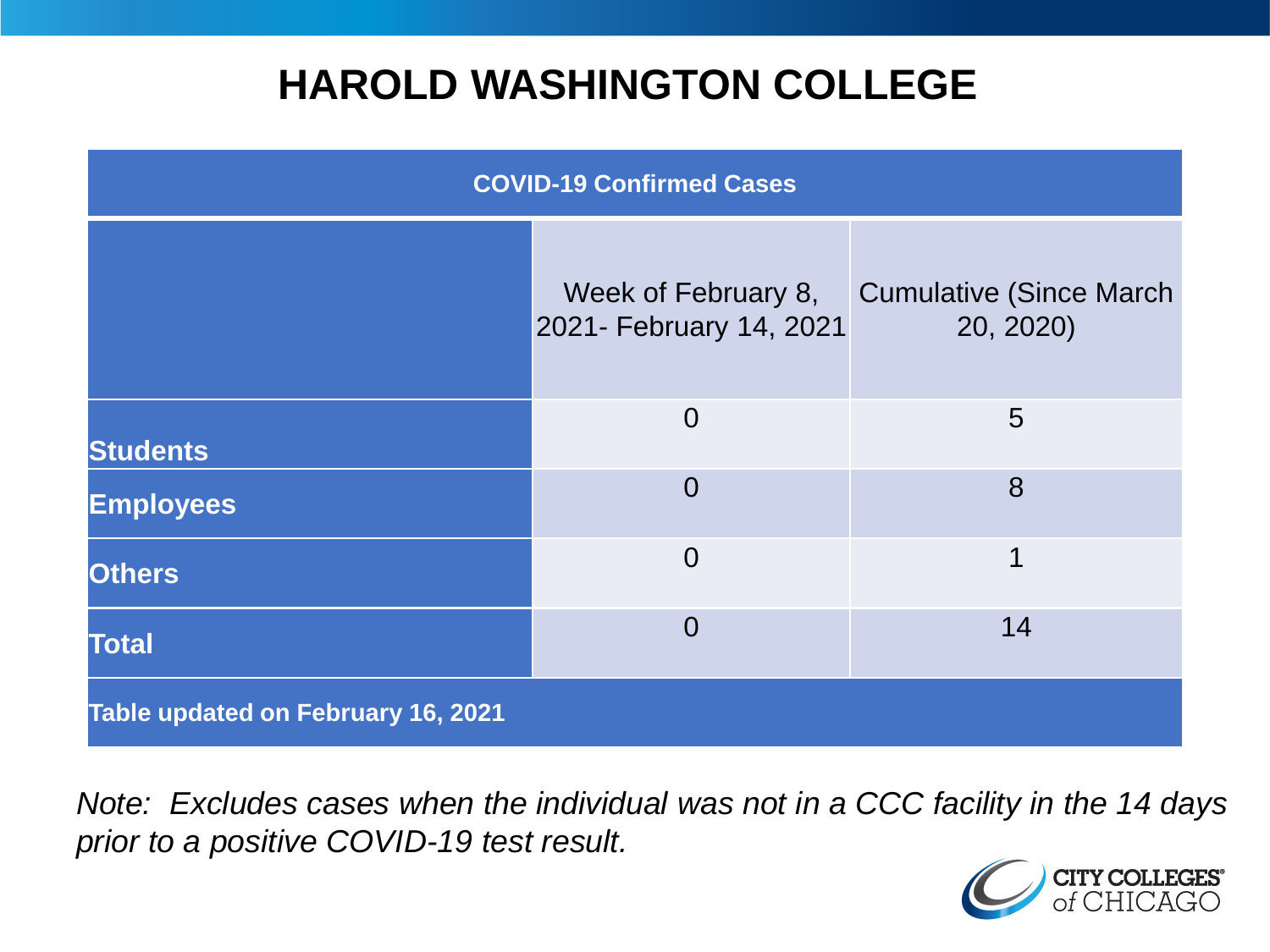### **KENNEDY-KING COLLEGE**

| <b>COVID-19 Confirmed Cases</b>    |                                                |                                              |
|------------------------------------|------------------------------------------------|----------------------------------------------|
|                                    | Week of February 8,<br>2021- February 14, 2021 | <b>Cumulative (Since March)</b><br>20, 2020) |
| <b>Students</b>                    | $\overline{0}$                                 | 6                                            |
| <b>Employees</b>                   | $\overline{0}$                                 | 15                                           |
| <b>Others</b>                      | $\overline{0}$                                 | $\overline{0}$                               |
| <b>Total</b>                       | $\overline{0}$                                 | 21                                           |
| Table updated on February 16, 2021 |                                                |                                              |

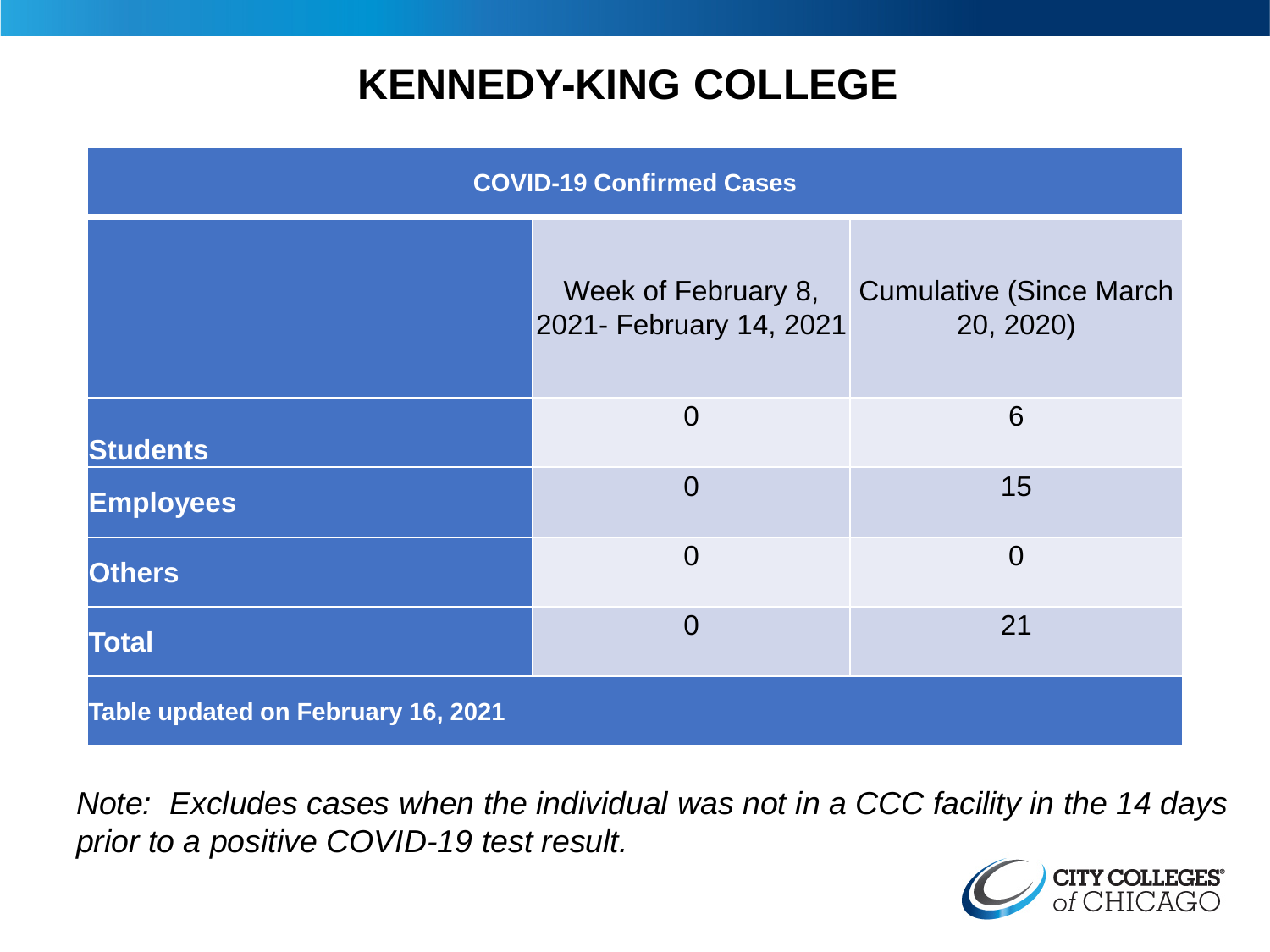# **MALCOLM X COLLEGE**

| <b>COVID-19 Confirmed Cases</b>    |                                                |                                              |
|------------------------------------|------------------------------------------------|----------------------------------------------|
|                                    | Week of February 8,<br>2021- February 14, 2021 | <b>Cumulative (Since March)</b><br>20, 2020) |
| <b>Students</b>                    | $\overline{0}$                                 | 15                                           |
| <b>Employees</b>                   | $\Omega$                                       | 21                                           |
| <b>Others</b>                      | $\overline{0}$                                 | 1                                            |
| <b>Total</b>                       | $\Omega$                                       | 37                                           |
| Table updated on February 16, 2021 |                                                |                                              |

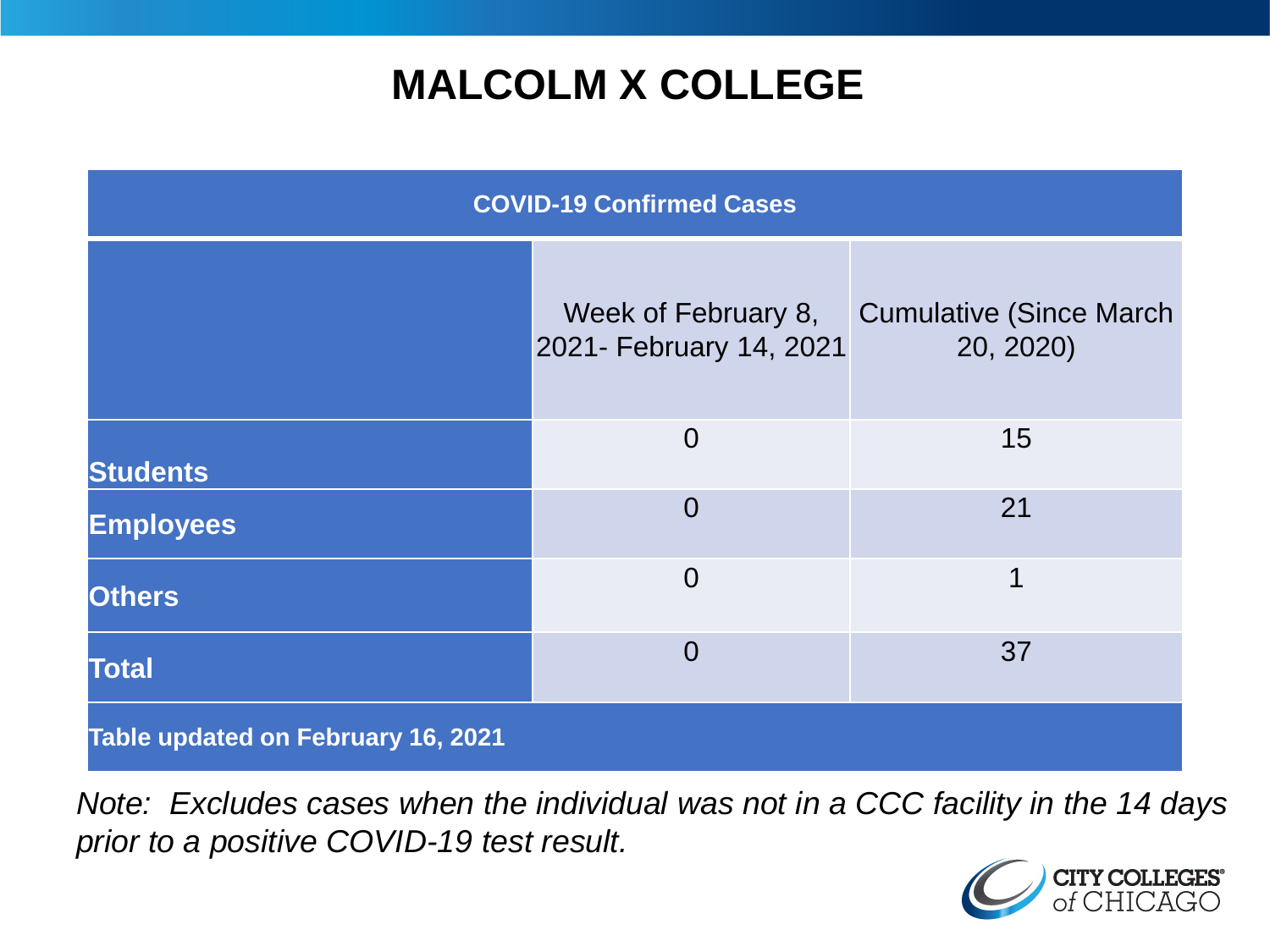# **OLIVE-HARVEY COLLEGE**

| <b>COVID-19 Confirmed Cases</b>    |                                                |                                              |
|------------------------------------|------------------------------------------------|----------------------------------------------|
|                                    | Week of February 8,<br>2021- February 14, 2021 | <b>Cumulative (Since March)</b><br>20, 2020) |
| <b>Students</b>                    | $\overline{0}$                                 | 1                                            |
| <b>Employees</b>                   | $\Omega$                                       | 17                                           |
| <b>Others</b>                      | $\overline{0}$                                 | $\overline{0}$                               |
| <b>Total</b>                       | $\Omega$                                       | 18                                           |
| Table updated on February 16, 2021 |                                                |                                              |

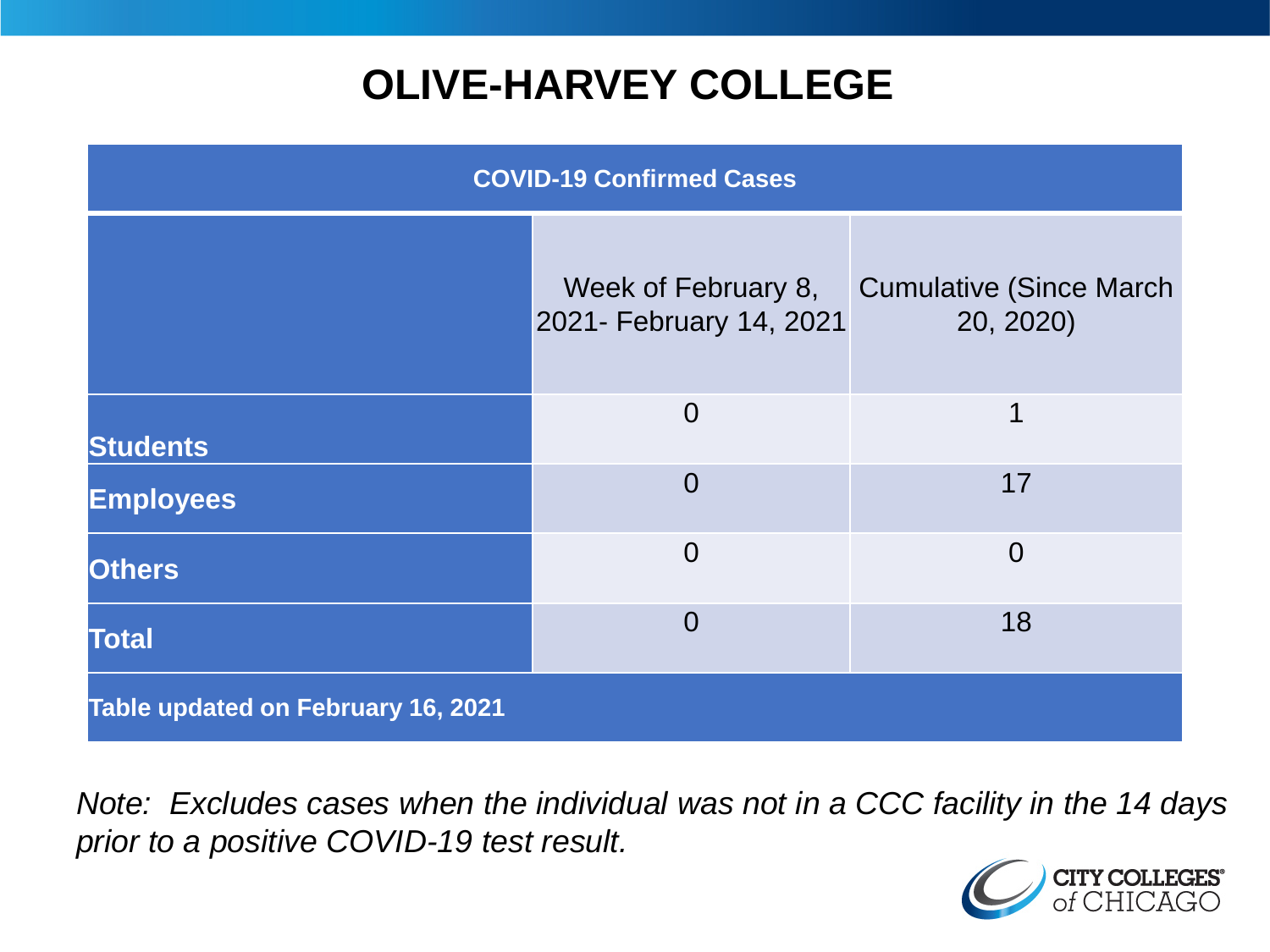### **TRUMAN COLLEGE**

| <b>COVID-19 Confirmed Cases</b>    |                                                |                                              |
|------------------------------------|------------------------------------------------|----------------------------------------------|
|                                    | Week of February 8,<br>2021- February 14, 2021 | <b>Cumulative (Since March)</b><br>20, 2020) |
| <b>Students</b>                    | $\overline{0}$                                 | 1                                            |
| <b>Employees</b>                   | $\overline{0}$                                 | 18                                           |
| <b>Others</b>                      | $\overline{0}$                                 | $\overline{0}$                               |
| <b>Total</b>                       | $\overline{0}$                                 | 19                                           |
| Table updated on February 16, 2021 |                                                |                                              |

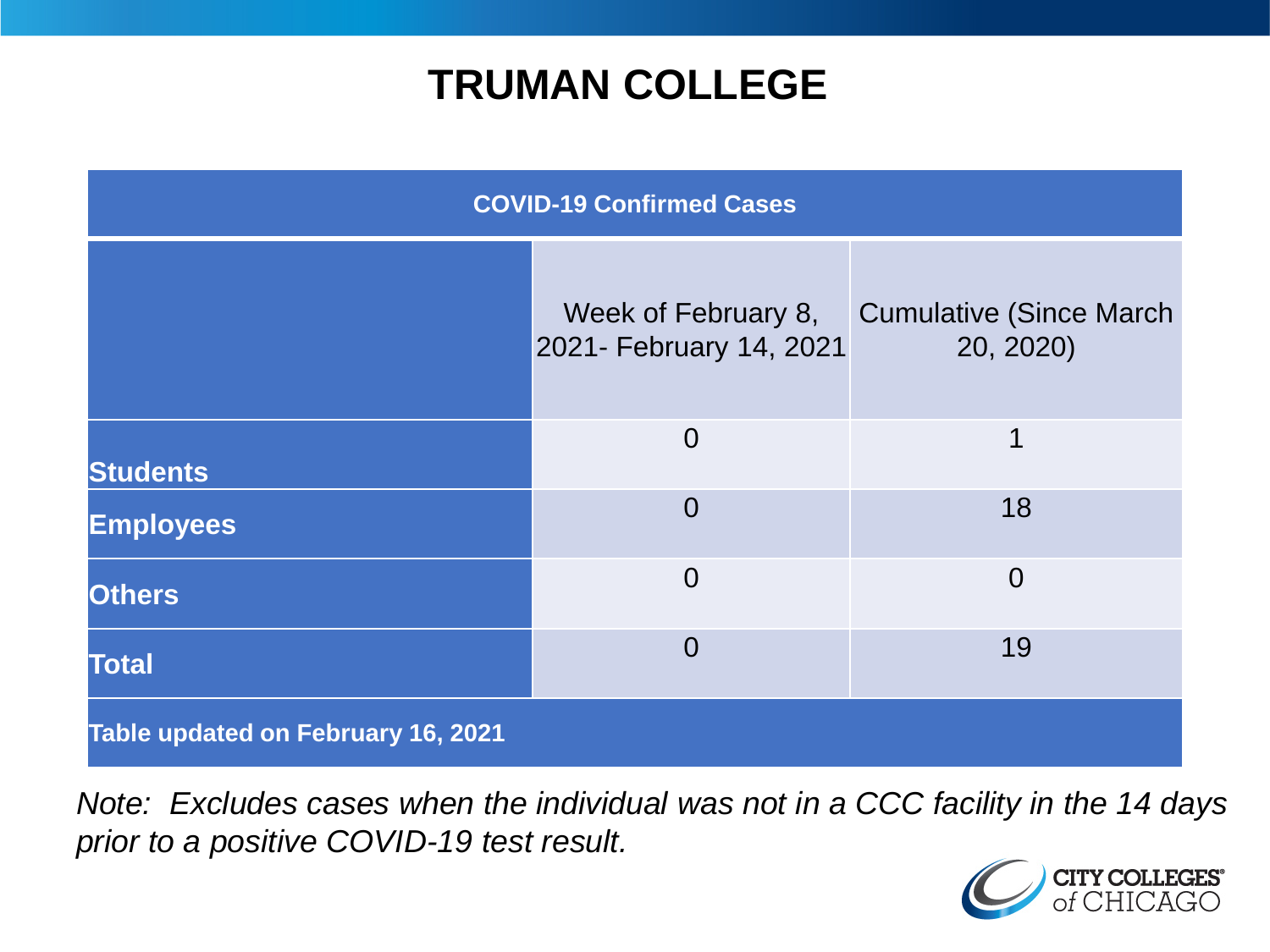### **WRIGHT COLLEGE**

| <b>COVID-19 Confirmed Cases</b>    |                                                |                                              |
|------------------------------------|------------------------------------------------|----------------------------------------------|
|                                    | Week of February 8,<br>2021- February 14, 2021 | <b>Cumulative (Since March)</b><br>20, 2020) |
| <b>Students</b>                    | $\overline{0}$                                 | 1                                            |
| <b>Employees</b>                   | $\overline{0}$                                 | 10                                           |
| <b>Others</b>                      | $\overline{0}$                                 | $\overline{0}$                               |
| <b>Total</b>                       | $\overline{0}$                                 | 11                                           |
| Table updated on February 16, 2021 |                                                |                                              |